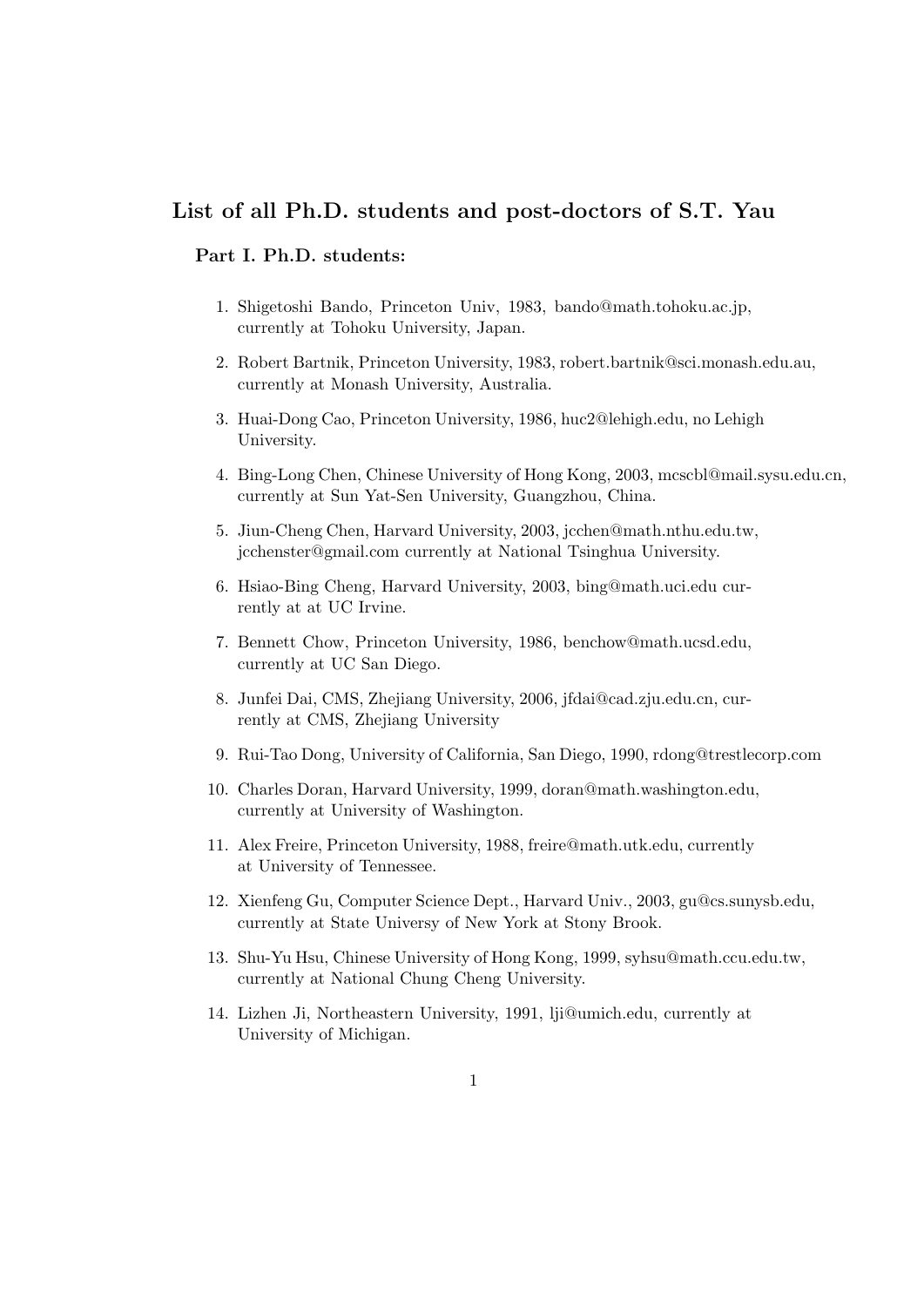- 15. S.Y. Kao, Brandeis University, 1991, sjkao@math.nthu.edu.tw, currently at National Tsinghua University, Taiwan.
- 16. Spiro Karigiannis, Harvard University, 2003, karigiannis@maths.ox.ac.uk, University of Oxford.
- 17. Richard Klotz, Stanford University, 1982,
- 18. Shengli Kong, Northeastern University, 2003, skong@math.uci.edu, currently at UC Irvine.
- 19. Edward Lee, Harvard University, 2004, lee@math.ucla.edu, currently at UCLA.
- 20. Nai-Chung Leung, Massachusetts Institute of Technology, 1993, leung@ims.cuhk.edu.hk, currently at Chinese University of Hong Kong.
- 21. Jun Li, Harvard University, 1989, jli@math.stanford.edu, currently at Standford University.
- 22. Tian-Jun Li, Brandeis University, 1996, TJLI@MATH.UMN.EDU, currently at University of Minnesota.
- 23. Tzuemn-Renn Lin, University of California, San Diego, 1989.
- 24. Ai-Ko Liu, Harvard University, 1996, currently at UBS at Stamford, Connecticut.
- 25. Chiu-Chu Liu, Harvard University, 2002, ccliu@cpw.math.columbia.edu, currently at Columbia University.
- 26. Kefeng Liu, Harvard University, 1993, liu@math.ucla.edu, currently at UCLA.
- 27. John Loftin, Harvard University, 1999, loftin@andromeda.rutgers.edu currently at University of Rutgers.
- 28. Steven Lu, Harvard University, 1990, lu@math.uqam.ca, currently Université du Québec á Montréal.
- 29. Huazhang Luo, MIT, 1998, lhz777@gmail.com, currently at Lehman Brothers in London.
- 30. Wei Luo, Massachusetts Institute of Technology, 2003, luowei@cms.zju.edu.cn, currently at CMS, Zhejiang University, China.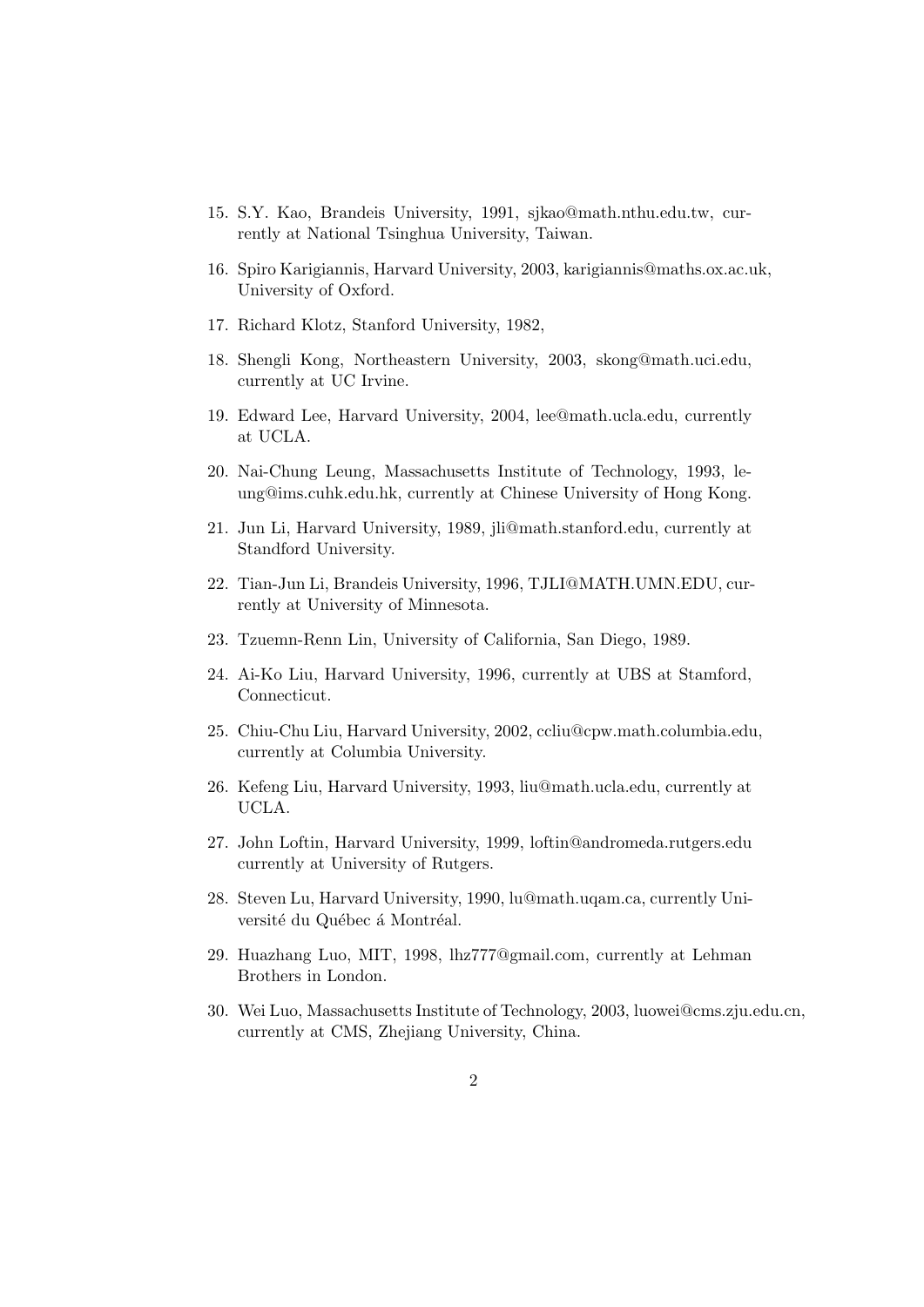- 31. Alina Marian, Harvard University, 2004, marian@math.ias.edu, currently at IAS, Princeton.
- 32. John Nash, Stanford University, 1976,
- 33. Ping-Zen Ong, University of California, San Diego, 1991, ong@math.ntu.edu.tw, currently at National Taiwan University.
- 34. Thomas Parker, Stanford University, 1980, parker@math.msu.edu, currently at Michigan State University.
- 35. Wei-Dong Ruan, Harvard University, 1995, ruan@math.kaist.ac.kr, (ruan@math.uic.edu).
- 36. Leslie Saper, Princeton University, 1984, saper@math.duke.edu, currently at Duke University.
- 37. Richard Schoen, Stanford University, 1977, schoen@math.stanford.edu, currently at Stanford University.
- 38. Mao Sheng, Chinese University of Hong Kong, 2006, msheng@math.ecnu.edu.cn, currently at East China Normal University, China.
- 39. Wan-Xiong Shi, Harvard University, 1990
- 40. Mark Stern, Princeton Univ, 1984, stern@math.duke.edu, currently at Duke University.
- 41. Y. W. Sung, Brandeis University, 1990
- 42. Christine Taylor, Harvard University, 2000.
- 43. Gang Tian, Harvard University, 1988, tian@Math.Princeton.EDU, currently at Princeton University.
- 44. Andrejs Treibergs, Stanford University, 1980, treiberg@math.utah.edu, currently at University of Utah.
- 45. Mao-Pei Tsui, Brandeis University, 2000, Mao-Pei.Tsui@Utoledo.edu, currently at University of Toledo.
- 46. Chin-Lung Wang, Harvard University, 1998, dragon@math.ncu.edu.tw, dragon@math.cts.nthu.edu.tw, currently at National Central University, Taiwan.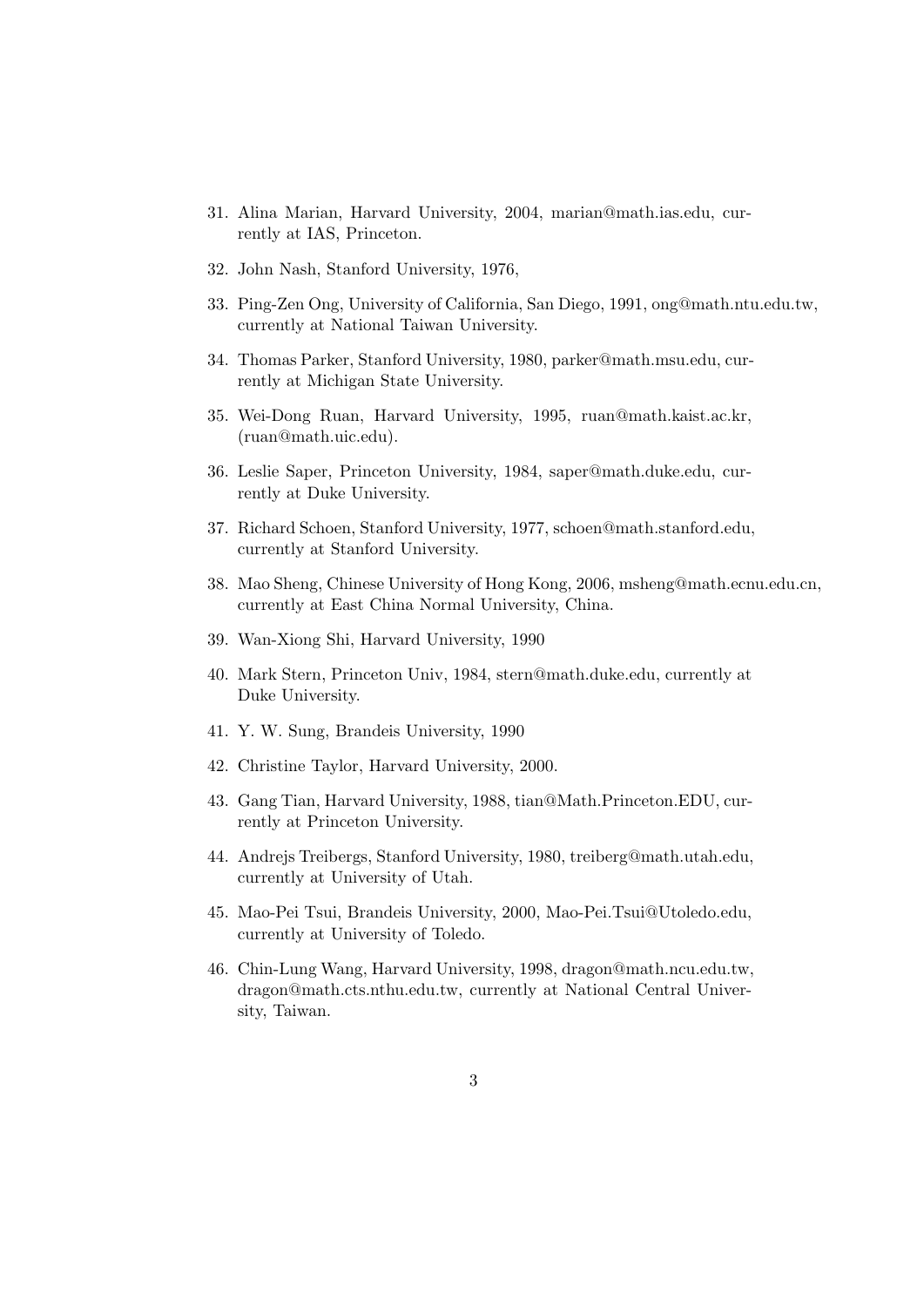- 47. Mu-Tao Wang, Harvard University, 1998, mtwang@cpw.math.columbia.edu, currently at Columiba University.
- 48. Xiaowei Wang, Brandeis University, 2002, xiaowei@math.cuhk.edu.hk, currently at CUHK, Hong Kong.
- 49. Wen-Xiang Wang, Princeton University, 1989, wwang@csusb.edu, currently at California State University, San Bernardino.
- 50. Chun-Chun Wu, Harvard University, 2006
- 51. Damin Wu, Massachusetts Institute of Technology, 2005, dwu@math.ohiostate.edu, currently at Ohio State University.
- 52. Jeng-daw Yu, Harvard University, 2006, jdyu@mast.queensu.ca, currently at Queen's University, Canada.
- 53. Xiao Zhang, Chinese University of Hong Kong, 1996, xzhang@math08.math.ac.cn, currently at Institute of Mathematics, Academy of Mathematics and Systems Sciences, Academia Sinica, Beijing.
- 54. Yi Zhang, Chinese University of Hong Kong, 2003, zhangyi math@fudan.edu.cn, currently at Fudan University, China.
- 55. Fangyang Zheng, Harvard University, 1989, zheng@math.ohio-state.edu currently at Ohio State University.
- 56. Nina Zipser, Harvard University, 2000, nina zipser@harvard.edu, Director of Institutional Research at Harvard.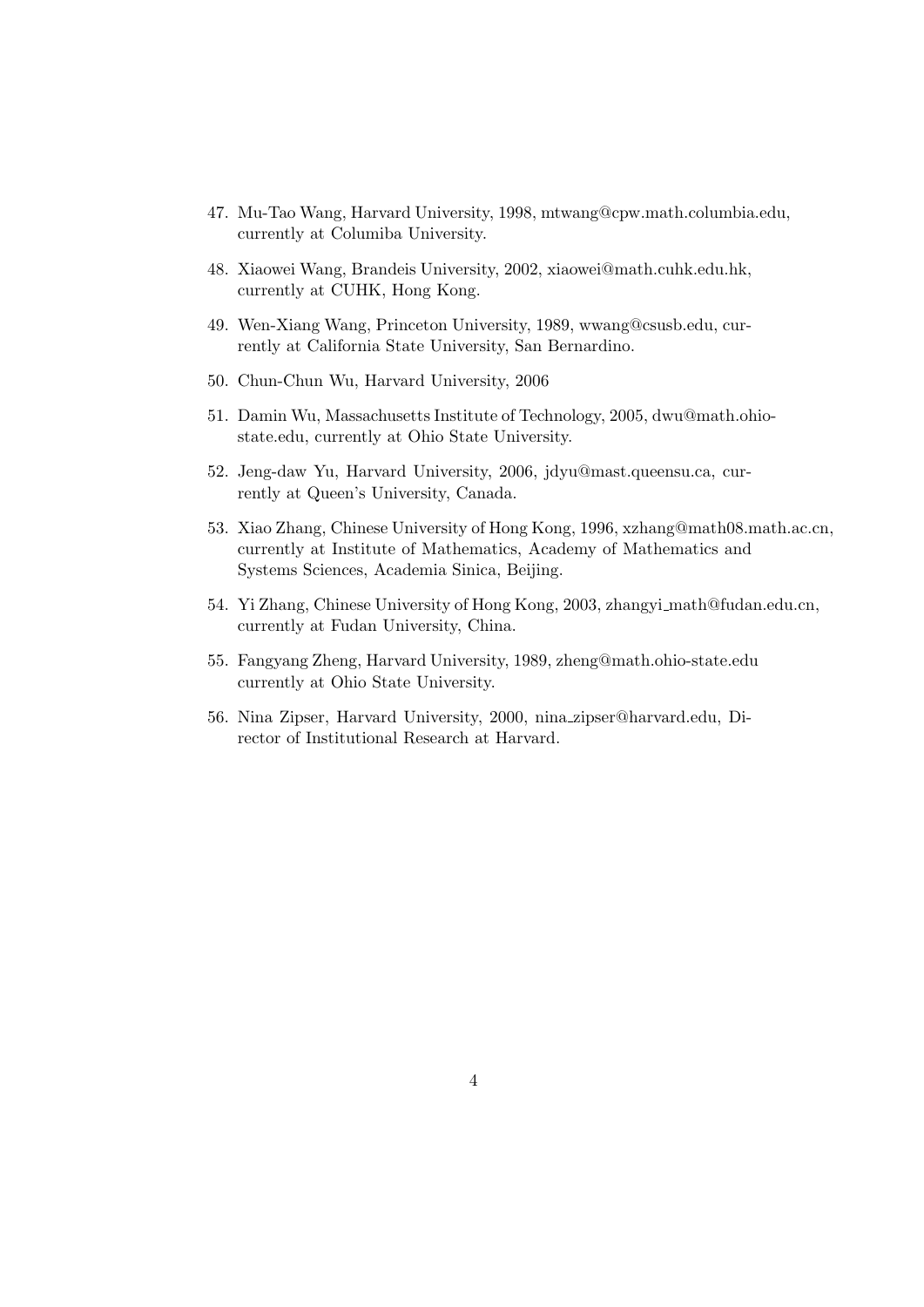## Part II. Post-doctors:

#### Princeton days:

- 1. Gary Horowitz, ( UC santa Barbara now)
- 2. J.Jost,
- 3. Peter Li
- 4. Jiaqing Zhong
- 5. Hongchang Yang
- 6. Silei Wang

#### UCSD days:

- 1. Brian Hatfield
- 2. P.F.Yip. He works in general relativity.
- 3. K.C.Chang
- 4. W.Y.Ding
- 5. G.Huisken

#### Harvard days:

- 1. Brian Greene
- 2. Tristen Hubesch
- 3. Dietmar Klemm
- 4. Shinobu Hosano
- 5. Bong Lian
- 6. E.Zaslow
- 7. F.Finster, and a few other German mathematicians
- 8. Richard Thomas
- 9. J.Sparks